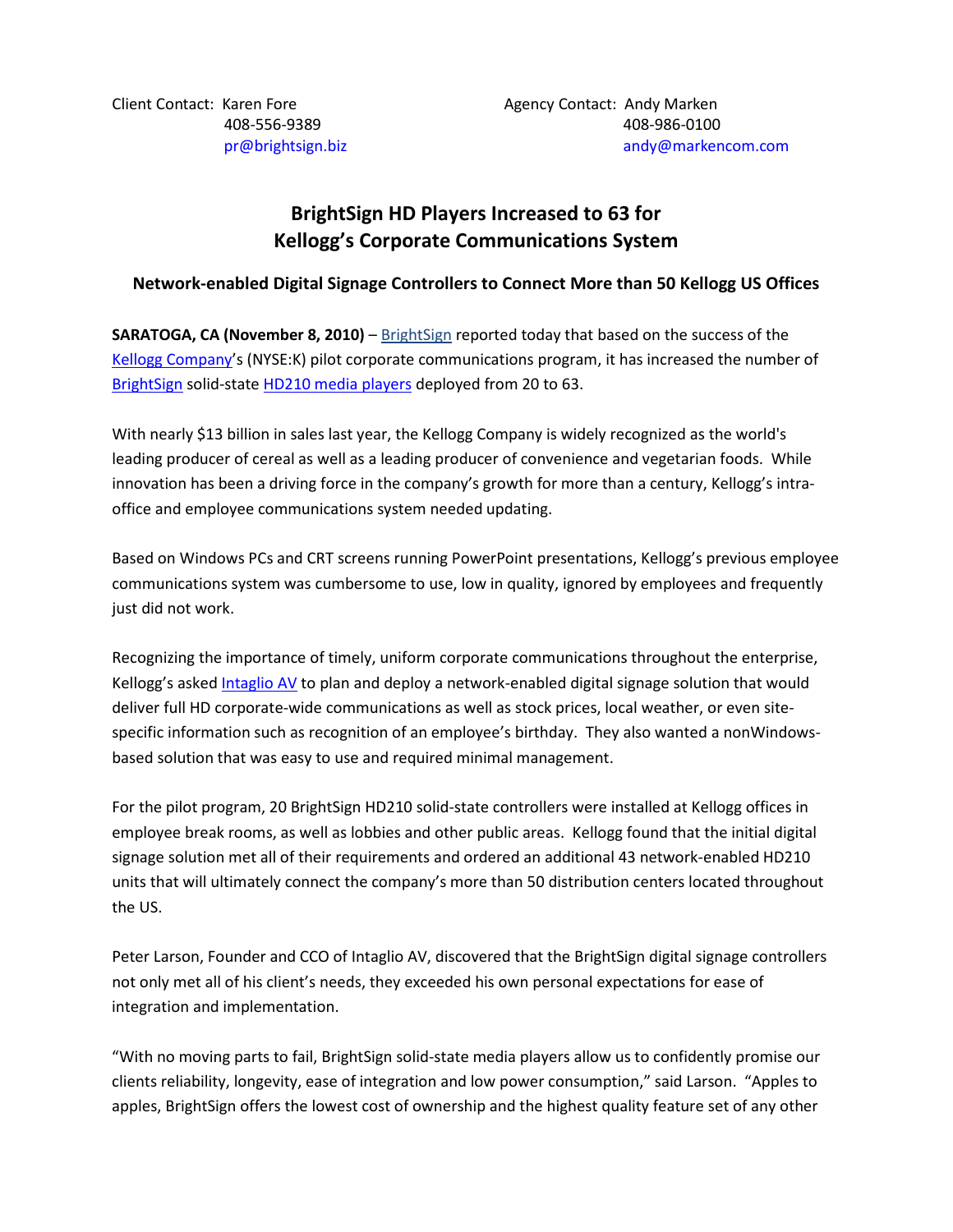solution on the market. It's the one aspect of the technology integration plan that we don't have to worry about or allow extra time to deploy."

By eliminating the need for a PC, the turnkey BrightSign players require a fraction of the power used by the old PC-based PowerPoint system and are small enough to be discreetly mounted directly to the back of flat-panel LCD displays.

"That was another great feature of the BrightSign versus some of the other signage solutions out there," said Larson. "Kellogg appreciated that we could mount those HD210s right on the back of a flat screen and nobody would ever know they're there because they're so small. It also means the units don't interfere with the overall look of the display. In fact, for our next rollout of players, we will prewire and preinstall the entire system; the LCD, wall mount, BrightSign player, cabling and even a selfinstallation kit, and ship it all in one box, so that Kellogg's can either install themselves or hire an inexpensive local resource."

To simplify content management, Kellogg's corporate communications system currently streams informational HD video feeds such as news, weather, sports, trivia, traffic, and entertainment provided by [SignChannel](http://www.signchannel.com/) mixed with company specific information. Combined, the media player and RSS feeds provide Kellogg with a virtually self-managed, networked solution without sacrificing options to create and customize their own content in the future.

Already pleased with the solution's high level of reliability, Kellogg plans to expand their usage of the BrightSign media players for 24/7 operation and has added them to the Kellogg network for future applications, such as sending timely corporate messages throughout the enterprise. They are also testing an implementation that includes an interactive touchscreen paired with a BrightSign HD1010 player for an even more engaging employee experience.

The controllers include BrightSign's [BrightAuthor](http://www.brightsign.biz/products/brightauthor.php) software, an application that supports Kellogg's future plans for in-house creation and distribution of custom content without complicated scripts. BrightAuthor simplifies creating, updating, managing and monitoring digital signage displays. With the software, Kellogg will be able to control the entire networked solution and each site's relative content from a single location.

## **Availability, Pricing**

BrightSign all-in-one video players and kiosk controllers are available from th[e BrightSign Store](http://store.brightsign.biz/Store-W1.aspx) with prices ranging from US\$284.99 for the HD110 with simple looping video playback, \$399.99 for the HD210 network-enabled digital sign player, US\$649.99 for the HD1010 network-enabled interactive digital sign and kiosk controller, and US\$699.00 for the HD1010w with built-in Wi-Fi.

BrightAuthor 2.0 software, the central interface for BrightSign single-site and networked digital signage displays, is included free of charge to all BrightSign customers and runs on a standard Windows PC running XP or Vista and Windows 7.